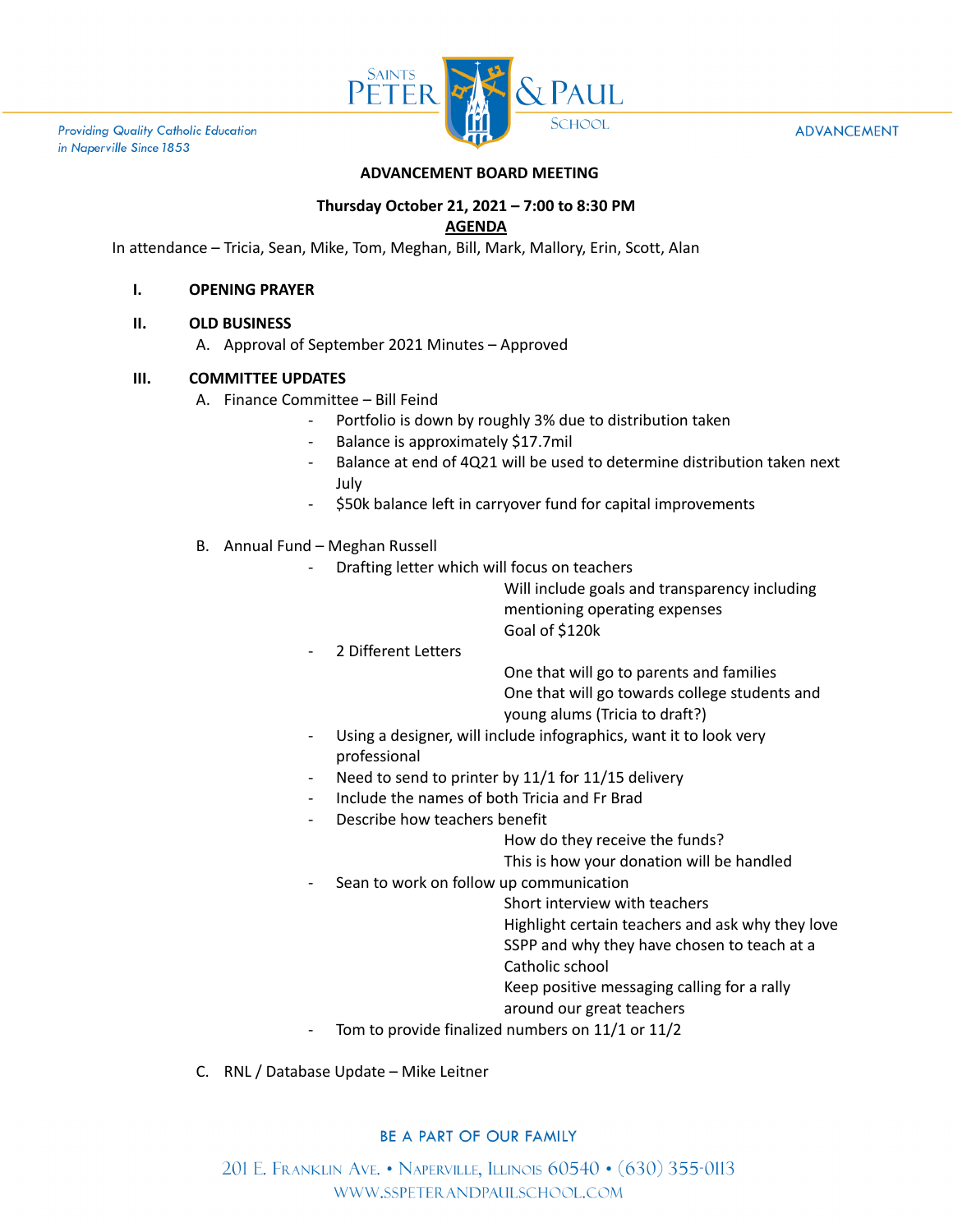- 158 new donors
- Phone numbers and address changes for others
- School board is building an alumni association so this information might be valuable for them
- D. Golf & Donor Appreciation Scott Enke
	- Approximate Figures:

## \$80,460 income

#### \$36,400 expenses

#### \$44,060 net without Moser contribution

- Figures exclude Empower donations
- One large donor (\$10k-\$20k) did not donate
- No negative comments thus far
- Went lighter on the silent auction but still raised \$15.5k on both silent and live auctions
- Upgraded dinner, bought trophy, photo booth
- 29 people bought the dinner only option
- Most profitable on course event was "Best the Nun"
- Challenges:

Number of golf carts with a growing number of golfers

Replacing Pat's responsibilities including monitoring email box (had 300 emails) Sign up/Payment system was poor

a. #1 complaint – too difficult to sign up and donate (use Givesmart going forward?)

Sponsor signs and last minute donations

- Tricia asked about reducing expenses
- Cost is \$200/person
- Many left after golf but paid for dinner

Next year, offer a golf only option?

- Consider raising cost next year
- Sean to co-chair in 2022
- Alan to work on formal post mortem
- Bill had the idea for teams to pay \$100 to eliminate some of the distance on the longest par 5
- Discuss donor appreciation at next meeting
- E. Communications Sean Farrell
	- Will draft letter as a thank you with finalized figures for golf outing

### **IV. OTHER BUSINESS**

- A. School Board Update Mike Leitner<br>175<sup>th</sup> anniversary co
	- 175<sup>th</sup> anniversary celebration for parish will be on the same August weekend in 2022

### BE A PART OF OUR FAMILY

201 E. Franklin Ave. • Naperville, Illinois 60540 • (630) 355-0113 WWW.SSPETERANDPAULSCHOOL.COM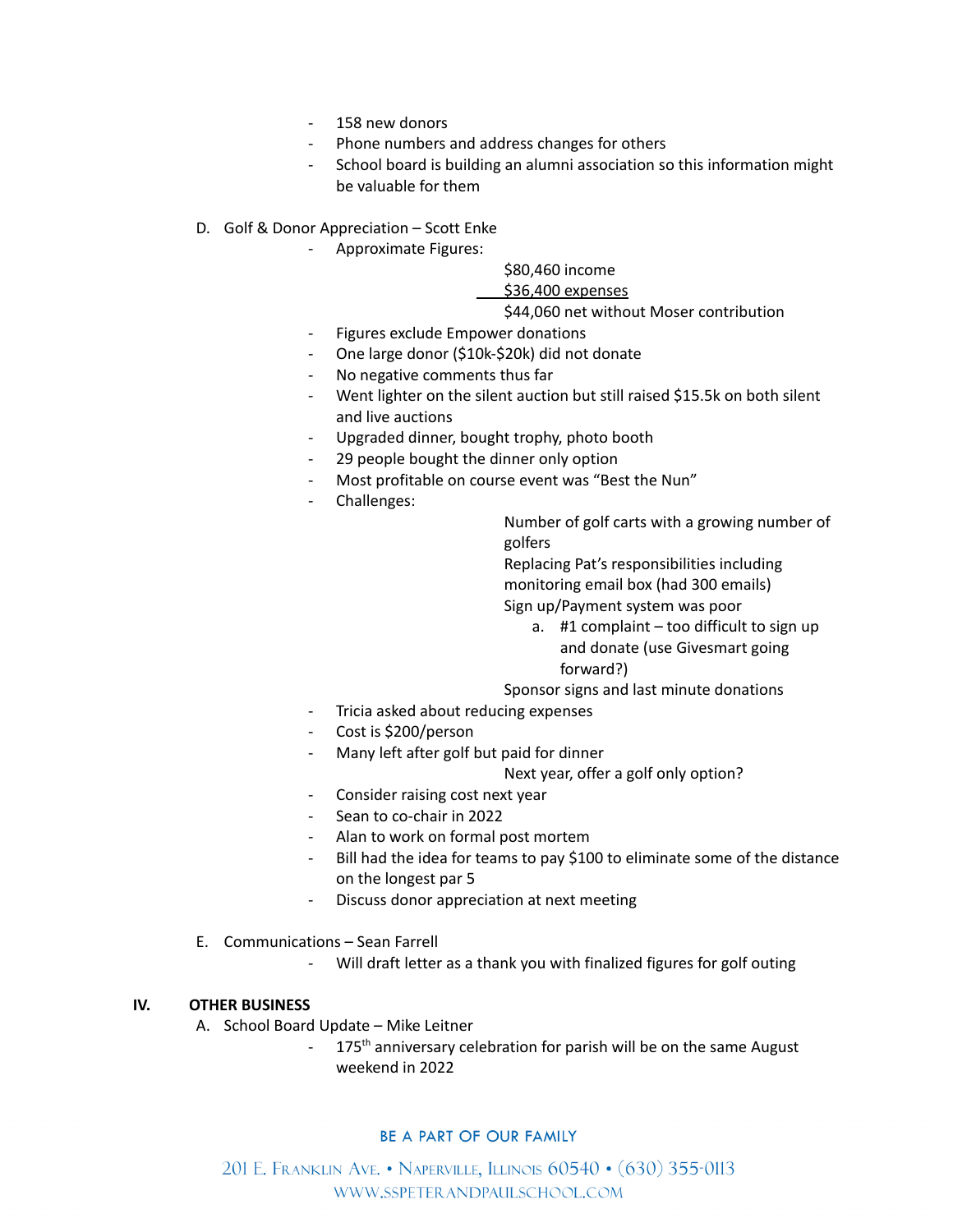- 1. Peanut Allergy Discussion
	- a. Plan in place now
- 2. Teacher review plan
- 3. H&S Bank Balances
	- a. Large balance (\$200k)
	- b. Many parents expect the funds to be used on their kids
	- c. Being spent soon on updating the library and adding hoops to parking lots

#### V. **PRINCIPAL COMMENTS**

- Finished letter
- Getting feedback from teachers as to what they need (updated classrooms/doors)

#### **VI. NEW BUSINESS**

- **A.** Review the Constitution
	- **1.** Number of board members
		- **-** Erin recommended a range (8-10)
	- **2.** Sending out documents ahead of time
		- Mike recommended 2-4 days prior
	- 3. Replace or eliminate the role of the Advancement Coordinator
		- Make decision by year end
	- 4. Decide where notes should / shouldn't be posted
		- Post on schoolspeak
	- 5. Other items
- Expectation that members attend meetings

Current language states board members can

- miss 2 meetings / yr
- B. Review the Teacher Supplemental Income Plan
	- Currently have positive surplus
	- Initially plan mimicked that of the Catholic Schools Office

## 5% step/year

- In the past, teacher endowment bucket was running deficits
	- Decision was made to get to where the
	- endowment distribution would cover costs
- Diocese of Joliet has same pay scale for all teachers
- Initially wanted tuition to be 80% of public school but couldn't keep up
- Challenges/Variables

Bad market could lead to deficits If long tenured teachers leave/retire, the surplus could grow

- Tricia, Fr Brad and School Board will approve changes
- Annual Fund how will funds be used?

Go to teachers directly? Covid bonuses?

Draw less from endowment fund (for example,

if \$300k distro is taken but annual fd raises

\$100k, then \$100k will go into carryover bucket)

### BE A PART OF OUR FAMILY

201 E. Franklin Ave. • Naperville, Illinois 60540 • (630) 355-0113 WWW.SSPETERANDPAULSCHOOL.COM